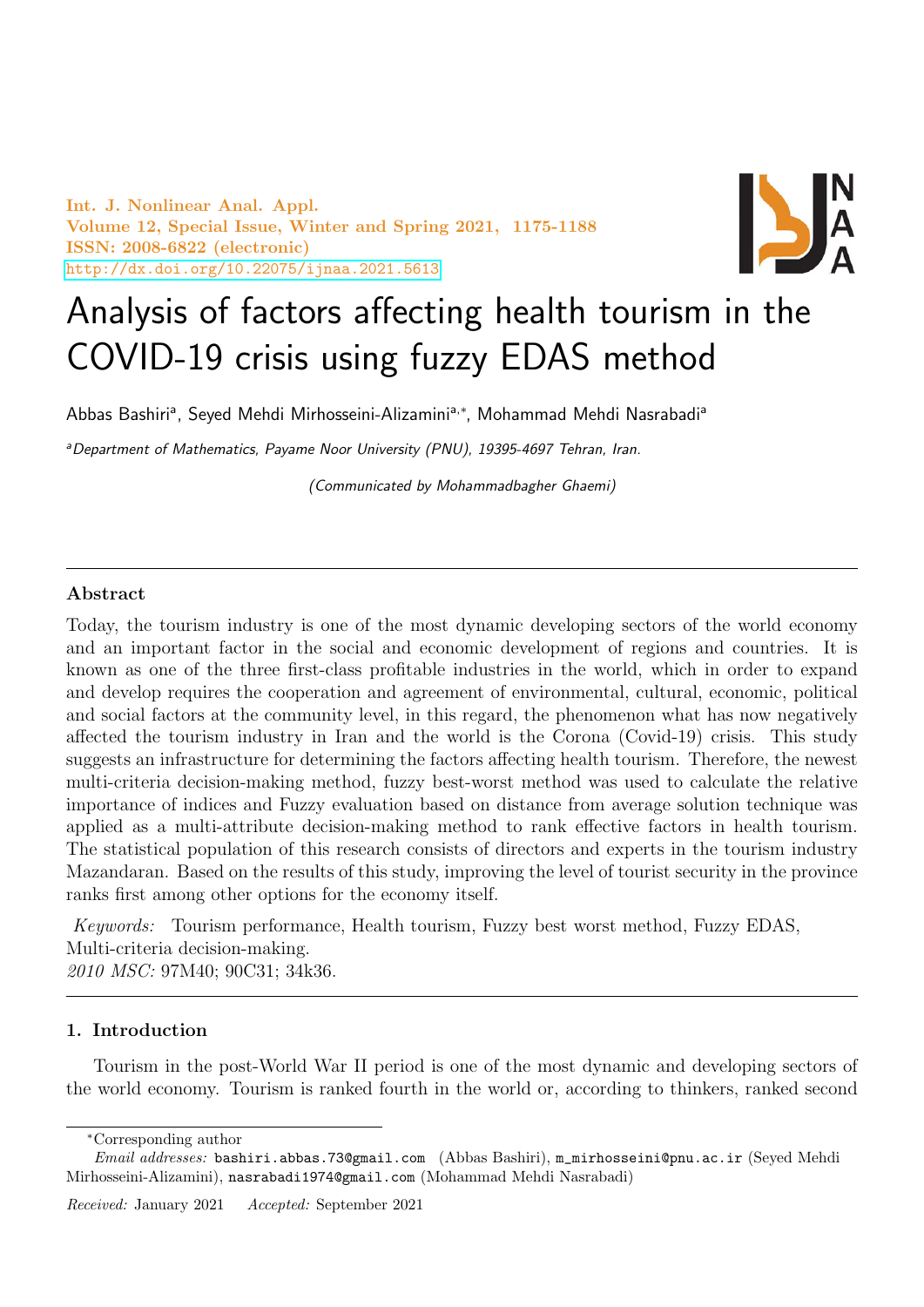among the most important industries for the export of goods and services, which is why many thinkers know tourism as an industry. Tourism as an industry has a basic feature that makes a difference with other industries. Production and consumption points are simultaneously spatial. Another basic and important feature of tourism is its relationship with globalization in many production sectors and in the field of Goods and services. This method can contribute to economic growth in the developed areas and at the same time can geographically disperse the wealth that is created [\[22\]](#page-13-0).

In recent years, the crisis, known as the outbreak of the Corona virus (COVID-19), has created obstacles and problems for the presence of travellers in tourist centres and the closure of the entire chain of tourism services, including accommodation, food and beverage, amusements and hobbies, transportation and travel services around the world. Businesses in the field of tourism, which are one of the engines of employment and growth and are considered as invisible exports, have practically stopped in this situation, in other words, the cycle of this employment-generating industry has stopped, and many unites and activities in the relative fields including (residence, transportation, food and cuisine recreational and entertainment complexes and other upstream and downstream intermediaries) is damaged and their staff may lose their jobs. This causes the recession and regression of the great and developing tourism industry in the world. For this purpose, the present study is to discuss the situation and predictions made for the future and the situation of tourism during corona and after the corona virus.

History of Research domestic and foreign studies have been conducted on the impact of corona virus on economic growth and development in the tourism industry. Manti [\[15\]](#page-13-1) examined the effects of the virus on important sectors of the global economy, such as the labor market, the energy market, travel, and tourism in order to identify different economic and managerial strategies to control the effects of the corona virus crisis on the business.

Moghanloo et al. [\[19\]](#page-13-2) in studying the impact of Corona virus on the tourism industry, considered this industry as one of the engines of employment and growth in the field of invisible exports. The current situation has stopped the cycle of this employment-generating industry.

Dehghandar et al. [\[3\]](#page-13-3) presented diagnosis of COVID-19 disease in Iran by fuzzy expert system designed based on input-output. Kamarazarrin et al. [\[9\]](#page-13-4) developed modeling of self-assessment system of COVID-19 disease diagnosis using Type-2 Sugeno fuzzy inference system.

Kumar [\[14\]](#page-13-5) In a study examined the impact of the Corona virus on tourism and industry in India. The study showed that a large number of Indians are directly or indirectly associated with the tourism industry. The lockout of this industry due to the Corona virus epidemic has caused 18 to 20 percent Reduction in travel and tourism reservations in this country. Therefore, according to WTTC, it takes a long time to reduce financial losses and reduce employment in this sector.

Hoque et al. [\[8\]](#page-13-6) examined the impact of the Corona virus on the tourism industry in China using secondary data through a wide literature review. The study showed that the occurrence of the corona virus in China jeopardised the country's tourism industry both at home and abroad. This has led to the cancellation of all flights to China, and the Corona virus is thought to have a long-term impact on China's tourism industry.

Koshle et al. [\[13\]](#page-13-7) in India looked at the impact of the Corona virus on business failure in other areas. The study found that about 348 million in business impact was reduced by the corona virus in India, so to deal with the crisis The book of law is intended as a precaution to help young teams in the country.

In the real-world problems, we are likely confronted with some alternatives that need to be evaluated with respect to multiple conflicting criteria. Multi-criteria decision-making (MCDM) refers to making decisions in such a situation. There are many methods and techniques available for solving MCDM problems [\[1\]](#page-12-0). Therefore, fuzzy MCDM methods and techniques are very useful to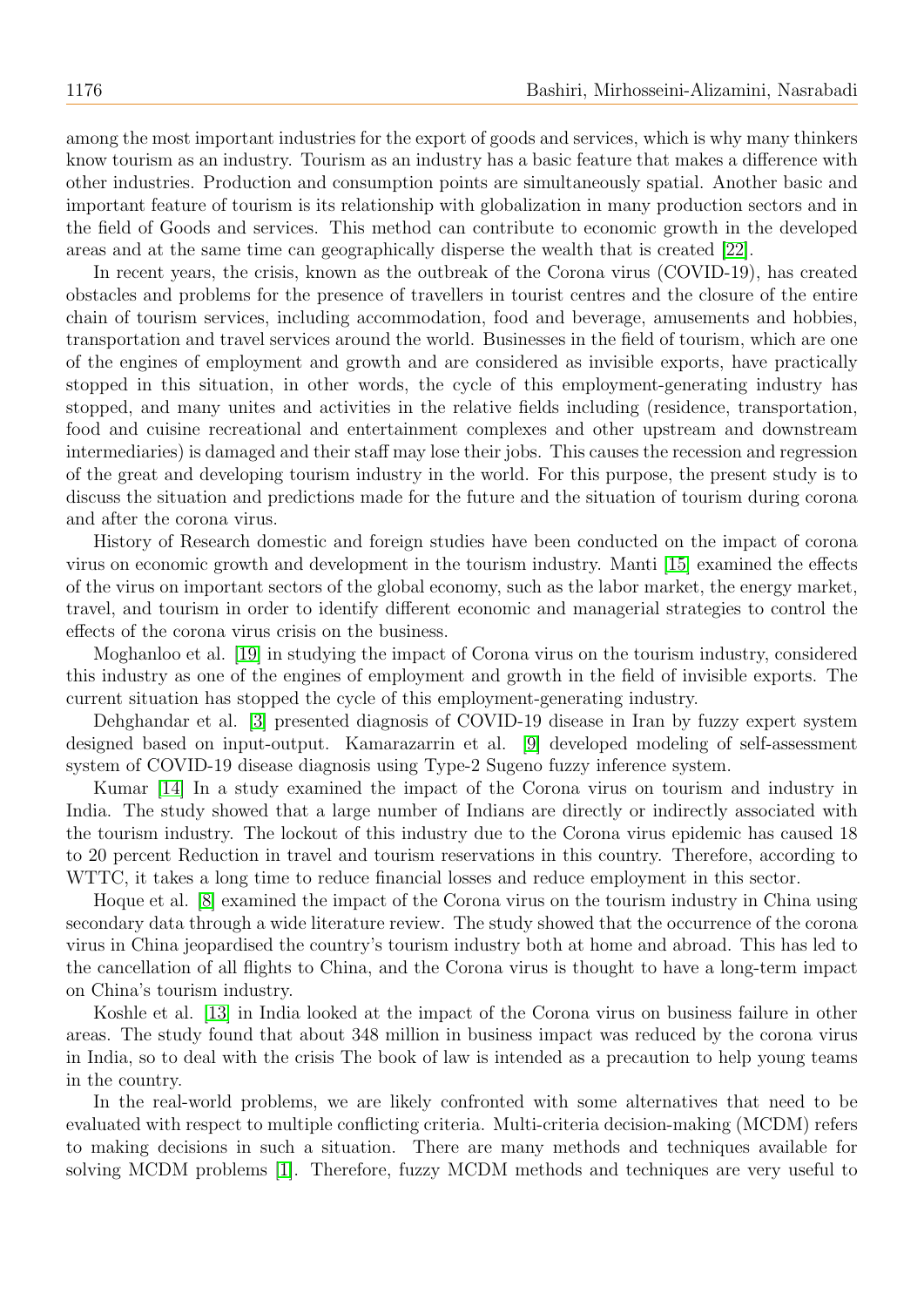deal with this problem. Many researchers have studied supplier selection problem using fuzzy set theory. Pitchipoo et al. [\[21\]](#page-13-8) proposed a structured and integrated decision-making approach for evaluating suppliers by combining the fuzzy analytic hierarchy process and grey relational analysis (GRA). Keshavarz Ghorabaee et al. [\[10\]](#page-13-9) extended a multi-criteria group decision-making based on the COPRAS method with type-2 fuzzy sets, and applied it to supplier selection process. Nasrollahi et al. [\[20\]](#page-13-10) developed a model for Evaluating Marketing Channels based on the fuzzy best-worst method (BWM) and Fuzzy evaluation based on distance from average solution (EDAS) Methods. Mehdiabadi et al. [\[16\]](#page-13-11) presented A new hybrid fuzzy model:Satisfaction of residents in Touristic areas toward Tourism development. Merdivenci and Karakas [\[17\]](#page-13-12) developed an analysis of factors affecting health tourism performance using fuzzy DEMATEL method, advances in hospitality and tourism research (AHTR).

The evaluation based on distance from average solution EDAS method is an efficient multi-criteria decision-making method [\[11,](#page-13-13) [12\]](#page-13-14). Because the uncertainty is usually an inevitable part of the MCDM problems, fuzzy MCDM methods can be very useful for dealing with the real-world decision-making problems. In this study, we extend the EDAS method to handle the MCDM problems in the fuzzy environment. A case study of tourism industry in the COVID-19 crisis in Mazandaran is used to show the procedure of the proposed method and applicability of it. Also, we perform a fuzzy bestworst method [\[7,](#page-13-15) [18\]](#page-13-16) by using simulated weights for criteria to examine the stability and validity of the results of the proposed method. The results of this study show that the extended fuzzy EDAS method is efficient and has good stability for solving MCDM problems.

The rest of this paper is organized as follows. In Section 2, we summarize some basic concepts and definitions about the fuzzy set theory and fuzzy best-worst method. In Section 3, an extended EDAS method is presented to deal with MCDM problems under fuzzy environment. In Section 4, we use a case study of tourism industry to illustrate the procedure and application of the fuzzy BWM method. In Section 5, a fuzzy EDAS method is performed to show the validity and stability of the results of the proposed method. The conclusions are discussed in Section 6.

# 2. preliminaries

In this section, we briefly review the concepts of fuzzy sets [\[2\]](#page-12-1), triangular fuzzy numbers and the graded mean integration representation (GMIR) [\[5,](#page-13-17) [6\]](#page-13-18) of triangular fuzzy numbers. Moreover, we also briefly review the fuzzy BWM [\[23,](#page-13-19) [4\]](#page-13-20).

#### 2.1. Fuzzy sets and triangular fuzzy numbers

**Definition** 2.1. Let  $X = \{x_1, x_2, \dots, x_n\}$  be a finite universe of discourse. A fuzzy set A in X is represented as  $\tilde{A} = \{(x_i, \mu_{\tilde{A}}(x_i)) \mid x_i \in X\}$ , where  $\mu_{\tilde{A}}$  is the membership function of the fuzzy set  $\tilde{A}$ ,  $\mu_{\tilde{A}}(x_i)$  denotes the degree of membership of element  $x_i$  belonging to  $\tilde{A}$  and  $\mu_{\tilde{A}}(x_i) \in [0,1]$ .

**Definition 2.2.** A fuzzy number  $\tilde{A}$  on R is defined as a triangular fuzzy number (TFN) if its membership function  $\mu_{\tilde{A}}(x) : R \to [0,1]$  is equal to

$$
\mu_{\tilde{A}}(x) = \begin{cases}\n0, & x < l, \\
\frac{x-l}{m-x}, & l \le x < m, \\
\frac{u-x}{u-m}, & m \le x \le u, \\
0, & x > u,\n\end{cases}
$$
\n(2.1)

where l, m, and u respectively represent the lower, modal, and upper value of the support of  $\hat{A}$ , all of which are crisp numbers  $(-\infty < l \le m \le u < \infty)$ . A TFN can be represented as a triplet  $(l, m, u)$ .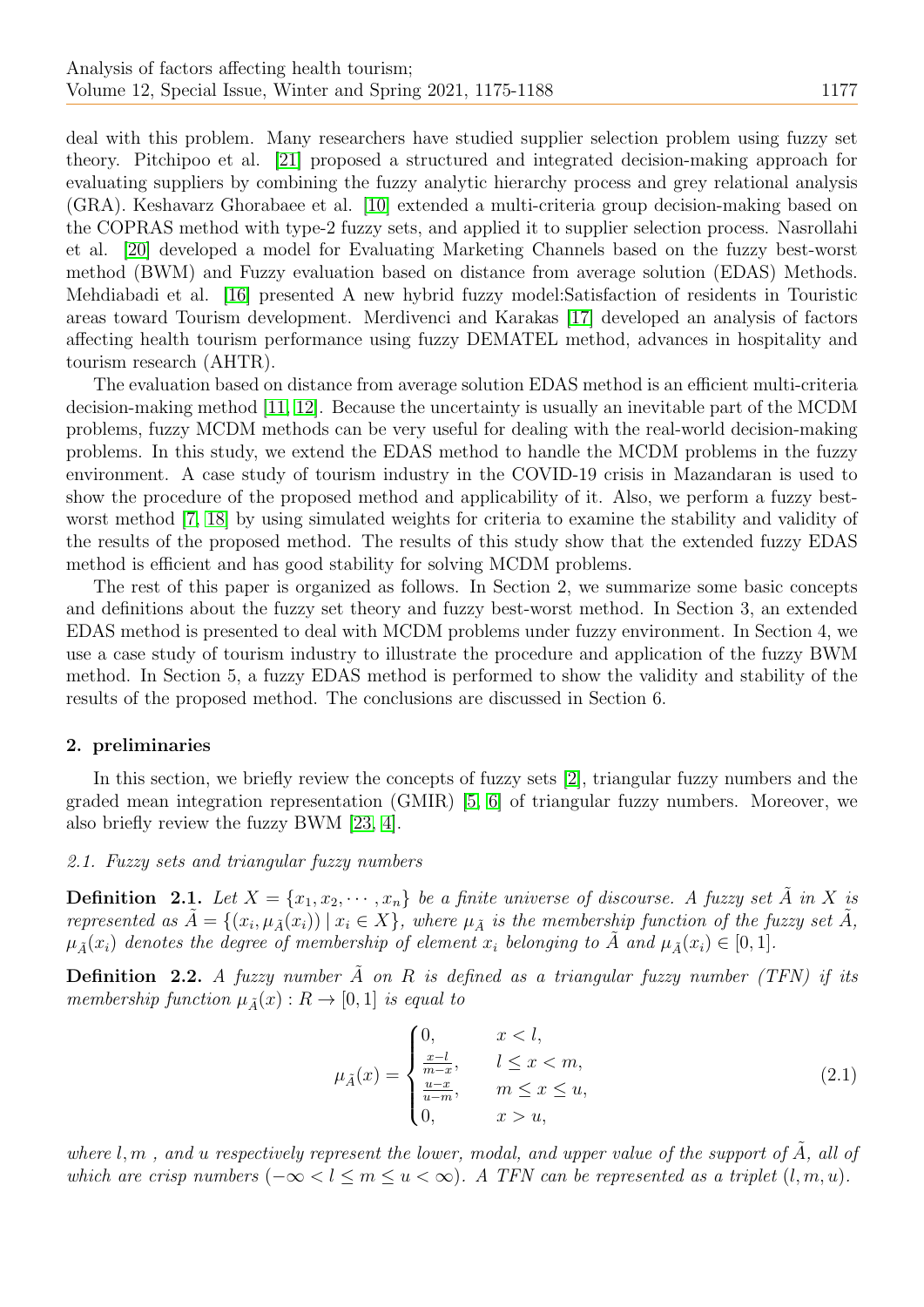For the basic operational laws of two TFNs, the readers can refer to [\[5\]](#page-13-17).

**Definition 2.3.** The graded mean integration representation (GMIR)  $R(\tilde{A})$  of a TFN represent the ranking of triangular fuzzy number  $\tilde{A} = (l, m, u)$  is defined as follows:

<span id="page-3-1"></span>
$$
R(\tilde{A}) = \frac{1}{6} (l + 4m + u).
$$
 (2.2)

**Definition 2.4.** Suppose that  $\tilde{A} = (l, m, u)$  be a TFN. A function  $\psi$ , is defined in the following to find the maximum between a TFN and zero.

$$
\psi(\tilde{A}) = \begin{cases} \tilde{A} & \text{if } R(\tilde{A}) > 0, \\ 0 & \text{if } R(\tilde{A}) \le 0, \end{cases}
$$
\n(2.3)

where  $\tilde{0} = (0, 0, 0)$ .

#### 2.2. Fuzzy best-worst method

<span id="page-3-0"></span>Suppose there are n criteria for a research object, and the fuzzy pairwise comparisons on these n criteria can be performed based on the linguistic variables (terms) of decision-makers, such as 'Equally importance (EI)', 'Weakly important (WI)', 'Fairly Important (FI)', 'Very important (VI)', and 'Absolutely important (AI)'. Then, the linguistic evaluations of decision-makers need to be transformed to fuzzy ratings (represented by TFNs), and the rules of transformation are listed in Table [1.](#page-3-0)

Table 1: Transformation rules of linguistic variables of decision makers

| Linguistic terms          | Membership function                        |
|---------------------------|--------------------------------------------|
| Equality importance (EI)  | (1,1,1)                                    |
| Weakly Important (WI)     | $\left(\frac{2}{3}, 1, \frac{3}{2}\right)$ |
| Fairly Important (FI)     | $(\frac{3}{2}, 2, \frac{5}{2})$            |
| Very Important (VI)       | $(\frac{5}{2},3,\frac{7}{2})$              |
| Absolutely Important (AI) | $(\frac{7}{2}, 4, \frac{9}{2})$            |

Then, the fuzzy comparison matrix can be obtained as follows:

$$
\tilde{A} = \begin{bmatrix}\nC_1 & C_2 & \cdots & C_n \\
C_1 & \tilde{a}_{11} & \tilde{a}_{12} & \cdots & \tilde{a}_{1n} \\
\tilde{a}_{21} & \tilde{a}_{22} & \cdots & \tilde{a}_{2n} \\
\vdots & \vdots & \cdots & \vdots \\
C_n & \tilde{a}_{n1} & \tilde{a}_{n2} & \cdots & \tilde{a}_{nn}\n\end{bmatrix},
$$

where  $\tilde{a}_{ij}$  represents the relative fuzzy preference of criterion i to criterion j, which is a triangular fuzzy number;  $\tilde{a}_{ij} = (1, 1, 1)$  when  $i = j$ .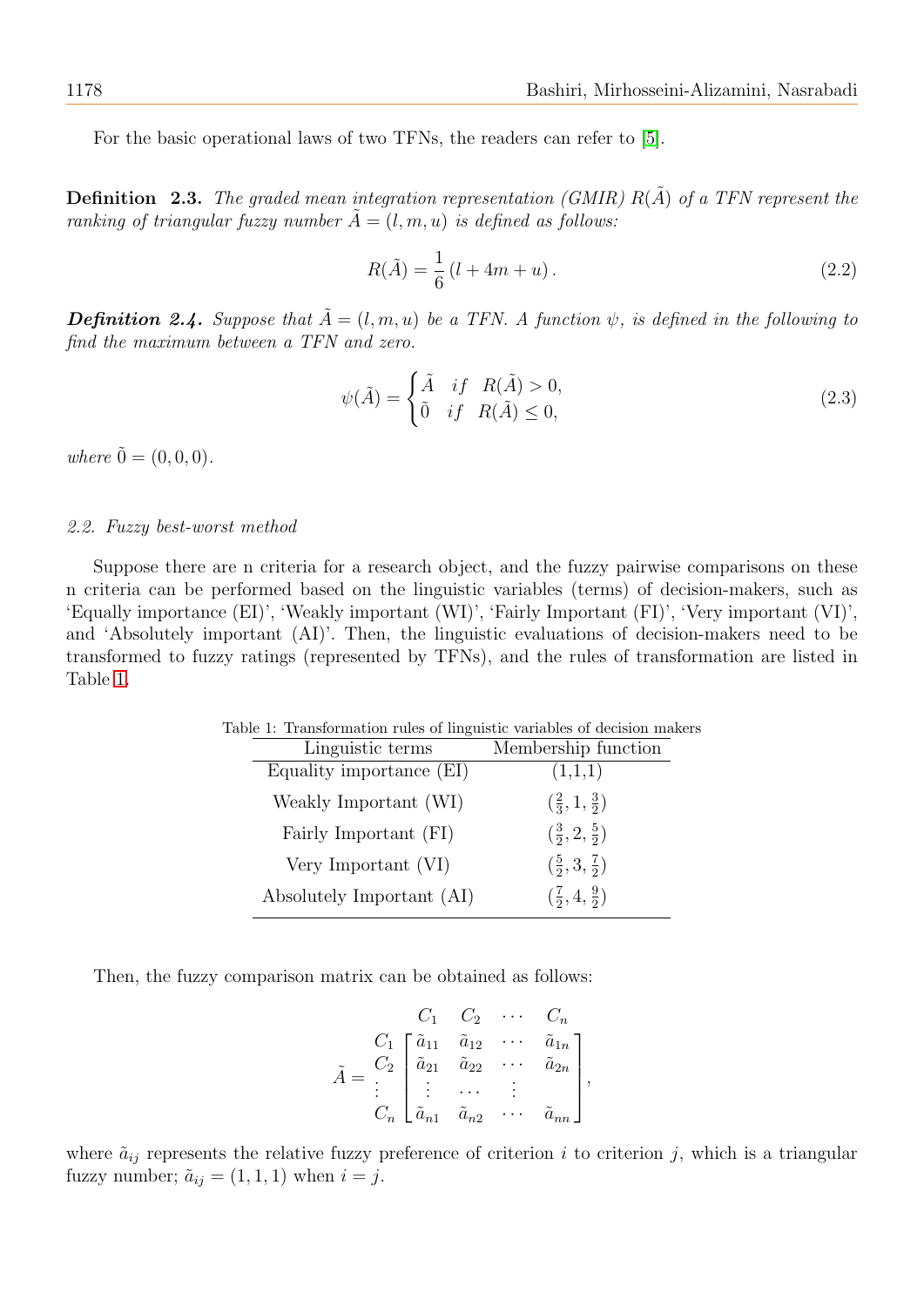**Definition** 2.4. A pairwise comparison  $\tilde{a}_{ij}$  is defined as a fuzzy reference comparison if i is the best element and/or  $j$  is the worst element.

In this paper, we will elaborate the detailed steps of fuzzy BWM for determining the fuzzy weights of criteria. It should be noted that this detailed steps can also be used for the determination of fuzzy weights of alternatives.

**Step 1:** Decide a set  $C = \{C_1, C_2, \dots, C_n\}$  of decision criteria.

**Step 2:** Decide the best (e.g., the most desirable or the most important) criterion  $C_B$  and the worst (e.g., the least desirable or the least important) criterion  $C_W$ .

Step 3: Decide the preference of the best criterion over all the other criteria using the linguistic terms of decision-makers in Table [1](#page-3-0) to obtain the best-to-others vector  $\tilde{A}_B = (\tilde{a}_{B1}, \tilde{a}_{B2}, \cdots, \tilde{a}_{Bn}),$ where  $\tilde{a}_{Bj}$  denotes the preference of the best criterion  $C_B$  over criterion  $C_j$ ,  $j = 1, 2, \cdots, n$  and  $\tilde{a}_{BB} = (1, 1, 1).$ 

Step 4: Decide the preference of all the criteria over the worst criterion using the linguis-tic evalutions of decision-makers listed in Table [1](#page-3-0) to get the fuzzy others-to-worst vector  $\tilde{A}_w$  =  $(\tilde{a}_{1w}, \tilde{a}_{2w}, \cdots, \tilde{a}_{nw}),$  where  $\tilde{a}_{iw}$  denotes the preference of the criterion  $C_i$  over the worst criterion  $C_w$ ,  $j = 1, 2, \ldots, n$  and  $\tilde{a}_{ww} = (1, 1, 1).$ 

Step 5: Get the optimal weight vector  $w^* = [\tilde{w}_1^*, \tilde{w}_2^*, \dots, \tilde{w}_n^*]$ , where  $\tilde{w}_j^*$  denotes the optimal weight of criterion  $C_i$  and  $j = 1, 2, \ldots, n$ , by constructing the following programming model:

$$
\min_{j} \max_{j} \left\{ \left| \frac{\tilde{w}_{B}}{\tilde{w}_{j}} - \tilde{a}_{Bj} \right|, \left| \frac{\tilde{w}_{j}}{\tilde{w}_{w}} - \tilde{a}_{jw} \right| \right\}
$$
\n
$$
s.t. \left\{ \sum_{\substack{j=1 \\ l_{j}^{w} \leq m_{j}^{w} \leq u_{j}^{w} \\ l_{j}^{w} \geq 0}} \sum_{j=1,2,\dots,n,} \infty (2.4)
$$

where  $\tilde{w}_B = (l_B^w, m_B^w, u_B^w), \tilde{w}_j = (l_j^w, m_j^w, u_j^w), \tilde{w}_w = (l_w^w, m_w^w, u_w^w), \tilde{a}_{Bj} = (l_{Bj}, m_{Bj}, u_{Bj}),$  and  $\tilde{a}_{jw} =$  $(l_{iw}, m_{iw}, u_{iw}).$ 

Eq. [\(2.4\)](#page-4-0) can be transferred to the following nonlinearly constrained optimization problem:

<span id="page-4-1"></span><span id="page-4-0"></span>
$$
\min \tilde{\xi}
$$
\n
$$
\left| \begin{array}{l} \left| \frac{\tilde{w}_B}{\tilde{w}_j} - \tilde{a}_{Bj} \right| \leq \tilde{\xi} \\ \left| \frac{\tilde{w}_j}{\tilde{w}_w} - \tilde{a}_{jw} \right| \leq \tilde{\xi} \end{array} \right|
$$
\n
$$
s.t. \begin{cases}\n\sum_{j=1}^{n} R(\tilde{w}_j) = 1 \\ \int_{\tilde{y}}^w \leq m_j^w \leq u_j^w \\ \int_{\tilde{y}}^w \geq 0 \\ \tilde{y} = 1, 2, \dots, n,\n\end{cases} \tag{2.5}
$$

where  $\tilde{\xi} = (l^{\xi}, m^{\xi}, u^{\xi}).$ 

Considering  $l^{\xi} \leq m^{\xi} \leq u^{\xi}$ , we suppose  $\tilde{\xi}^* = (k^*, k^*, k^*)$  and  $k^* \leq l^{\xi}$ , then Eq. [\(2.5\)](#page-4-1) can be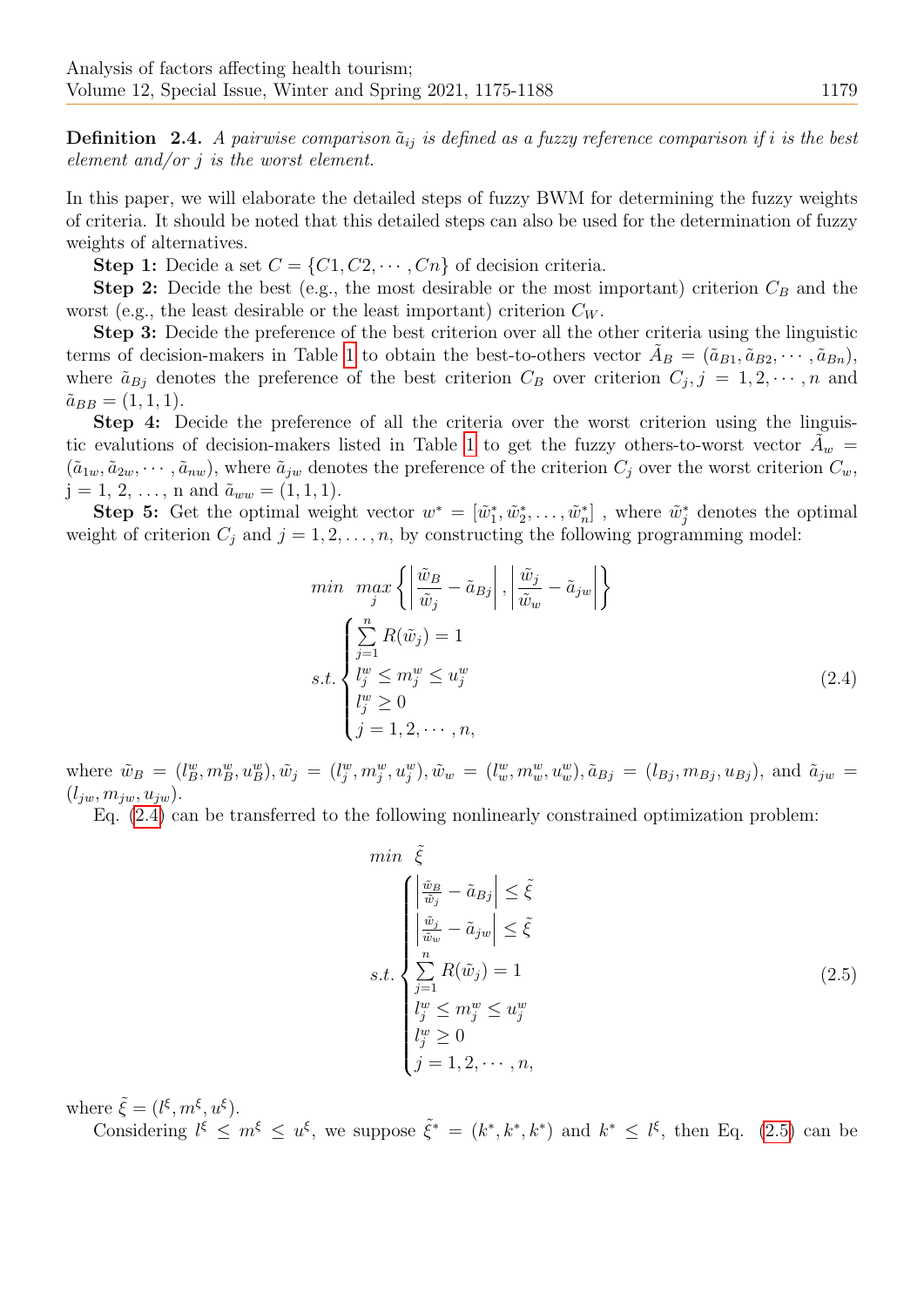transferred as:

<span id="page-5-0"></span>
$$
\min \tilde{\xi}^* \left\{ \begin{aligned} &\left| \frac{(\frac{1}{B}, m_B^w, u_B^w)}{I_y^w, m_y^w, u_y^w} - (l_{Bj}, m_{Bj}, u_{Bj}) \right| \le (K^*, k^*, k^*) \\ &\left| \frac{(\frac{1}{B}, m_j^w, u_j^w)}{I_w^w, m_w^w, u_w^w} - (l_{jw}, m_{jw}, u_{jw}) \right| \le (K^*, k^*, k^*) \\ &\sum_{j=1}^n R(\tilde{w}_j) = 1 \\ &\left| \begin{aligned} &\frac{1}{B} &\frac{1}{B} \\ &\frac{1}{B} &\frac{1}{B} \le u_j^w \\ &\frac{1}{B} &\frac{1}{B} &\frac{1}{B} \le u_j^w \\ &\frac{1}{B} &\frac{1}{B} &\frac{1}{B} &\frac{1}{B} \le u_j^w \\ &\frac{1}{B} &\frac{1}{B} &\frac{1}{B} &\frac{1}{B} &\frac{1}{B} \end{aligned} \right. \tag{2.6}
$$

By solving Eq. [\(2.6\)](#page-5-0), the optimal fuzzy weights  $(\tilde{w}_1^*, \tilde{w}_2^*, \cdots, \tilde{w}_n^*)$  and  $\tilde{\xi}^*$  can be obtained.

# 3. New Method of Evaluation Based on EDAS

In this section, we propose a new multi-criteria decision-making method that is called fuzzy EDAS. This method is very useful when we have some conflicting criteria. In the compromise MCDM methods the best alternative is obtained by calculating the distance from ideal and nadir solutions. The desirable alternative has lower distance from ideal solution and higher distance from nadir solution in these MCDM methods. However, the best alternative in the proposed method is related to the distance from average solution (AV). We don't need to calculate the ideal and the nadir solution in the proposed method. In this method, we have two measures dealing with the desirability of the alternatives. The first measure is the positive distance from average (PDA), and the second is the negative distance from average (NDA). These measures can show the difference between each solution (alternative) and the average solution. The evaluation of the alternatives is made according to higher values of PDA and lower values of NDA. Higher values of PDA and/or lower values of NDA represent that the solution (alternative) is better than average solution.

Suppose that we have a set of n alternatives  $A = \{A_1, A_2, \dots, A_n\}$ , a set of m criteria  $C =$  $\{C_1, C_2, \cdots, C_m\}$  and k decision-makers  $C = \{C_1, C_2, \cdots, C_k\}$ . The steps for using the proposed method are presented as follows:

**Step 1:** Construct the average decision matrix  $(X)$ , shown as follows:

$$
X = [\tilde{x}_{ij}]_{n \times m} = \begin{bmatrix} \tilde{x}_{11} & \tilde{x}_{12} & \cdots & \tilde{x}_{1n} \\ \tilde{x}_{21} & \tilde{x}_{22} & \cdots & \tilde{x}_{2n} \\ \vdots & \vdots & \cdots & \vdots \\ \tilde{x}_{n1} & \tilde{x}_{n2} & \cdots & \tilde{x}_{nn} \end{bmatrix},
$$
(3.1)

such that

$$
\tilde{x}_{ij} = \frac{1}{k} \sum_{p=1}^{k} \tilde{x}_{ij}^p,
$$
\n(3.2)

where  $\tilde{x}_{ij}^p$  denotes the performance value of alternative  $A_i$  ( $1 \leq i \leq n$ ) with respect to criterion  $C_j$  ( $1 \leq j \leq m$ ) assigned by the pth decision-maker ( $1 \leq p \leq k$ ).

Step 2: Construct the matrix of criteria weights, shown as follows:

$$
W = [\tilde{w}_j]_{1 \times m},\tag{3.3}
$$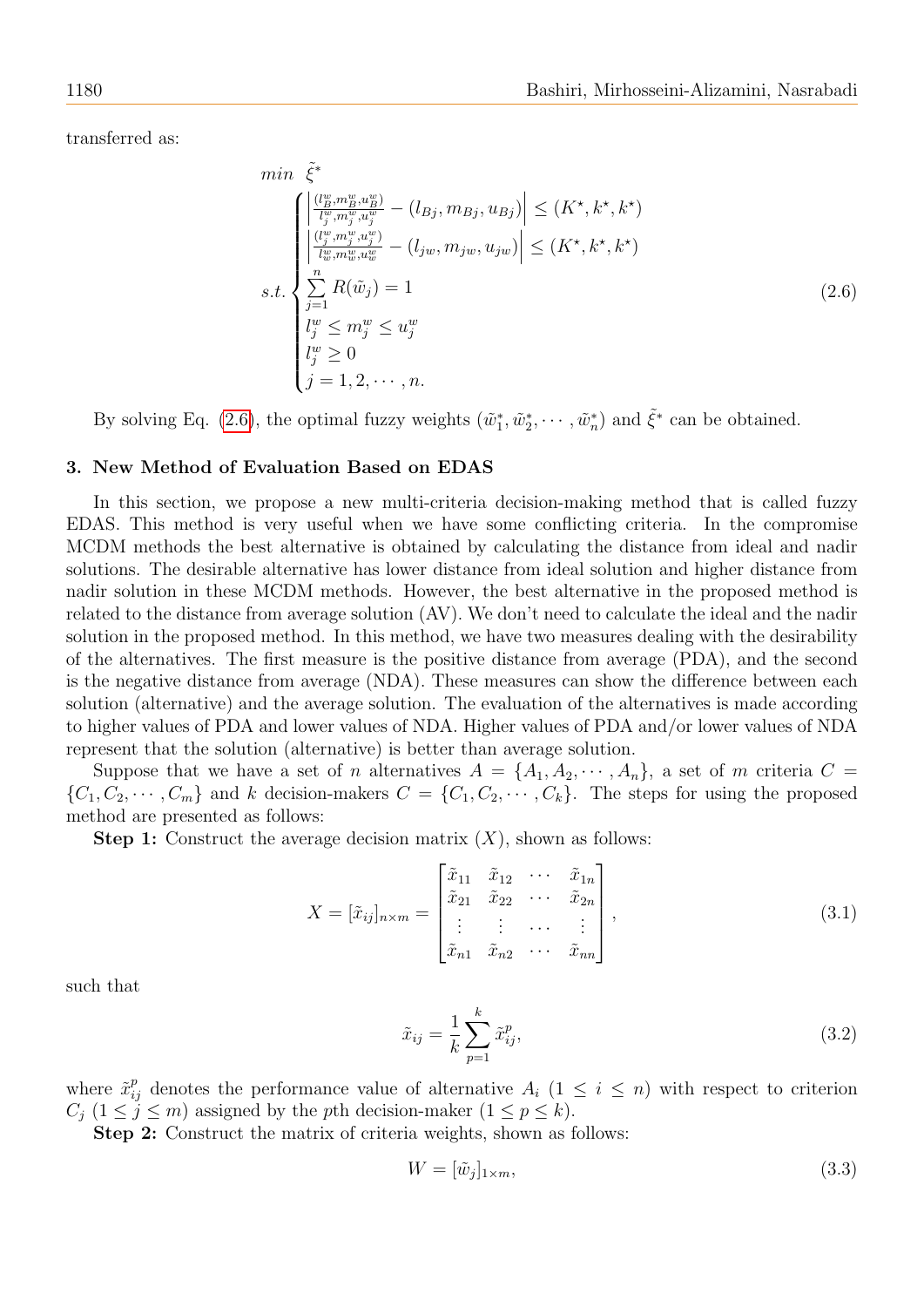such that

$$
\tilde{w}_j = \frac{1}{k} \sum_{p=1}^k \tilde{w}_j^p,\tag{3.4}
$$

where  $\tilde{w}_j^p$  denotes the weight of criterion  $C_j$   $(1 \leq j \leq m)$  assigned by the pth decision-maker  $(1 \leq p \leq k).$ 

Step 3: A fuzzy average decision matrix is developed with respect to all the criteria considered using Table [2](#page-6-0) and bellow equation:

$$
AV = [\widetilde{av}_j]_{1 \times m},\tag{3.5}
$$

such that

$$
\widetilde{av_j} = \frac{1}{n} \sum_{i=1}^{n} \widetilde{x}_{ij}.
$$
\n(3.6)

<span id="page-6-0"></span>The elements of this matrix  $\widetilde{av}_j$  represents the average solutions with respect to each criterion. Therefore, the dimension of the matrix is equal to the dimension of criteria weights matrix.

| Table 2: Linguistic terms for alternatives ratings. |  |  |  |  |  |  |
|-----------------------------------------------------|--|--|--|--|--|--|
| Membership function                                 |  |  |  |  |  |  |
| (0,0,0.1)                                           |  |  |  |  |  |  |
| (0,0.1,0.3)                                         |  |  |  |  |  |  |
| (0.1, 0.3, 0.5)                                     |  |  |  |  |  |  |
| (0.3, 0.5, 0.75)                                    |  |  |  |  |  |  |
| (0.5, 0.75, 0.9)                                    |  |  |  |  |  |  |
| (0.75, 0.9, 1)                                      |  |  |  |  |  |  |
| (0.9,1,1)                                           |  |  |  |  |  |  |
|                                                     |  |  |  |  |  |  |

Step 4: Suppose that B is the set of beneficial criteria and N is the set of non-beneficial criteria. In this step the matrices of positive distance from average (PDA) and negative distance from average (NDA) are calculated according to the type of criteria (beneficial and non-beneficial), shown as follows:

$$
PDA = [\widetilde{pda}_{ij}]_{n \times m},\tag{3.7}
$$

$$
NDA = [nda_{ij}]_{n \times m},\tag{3.8}
$$

where

$$
\widetilde{pda}_{ij} = \begin{cases} \frac{\psi(\widetilde{x}_{ij} - \widetilde{av}_j)}{R(\widetilde{av}_j)}, & if j \in B, \\ \frac{\psi(\widetilde{av}_j - \widetilde{x}_{ij})}{R(\widetilde{av}_j)}, & if j \in N, \end{cases}
$$
\n(3.9)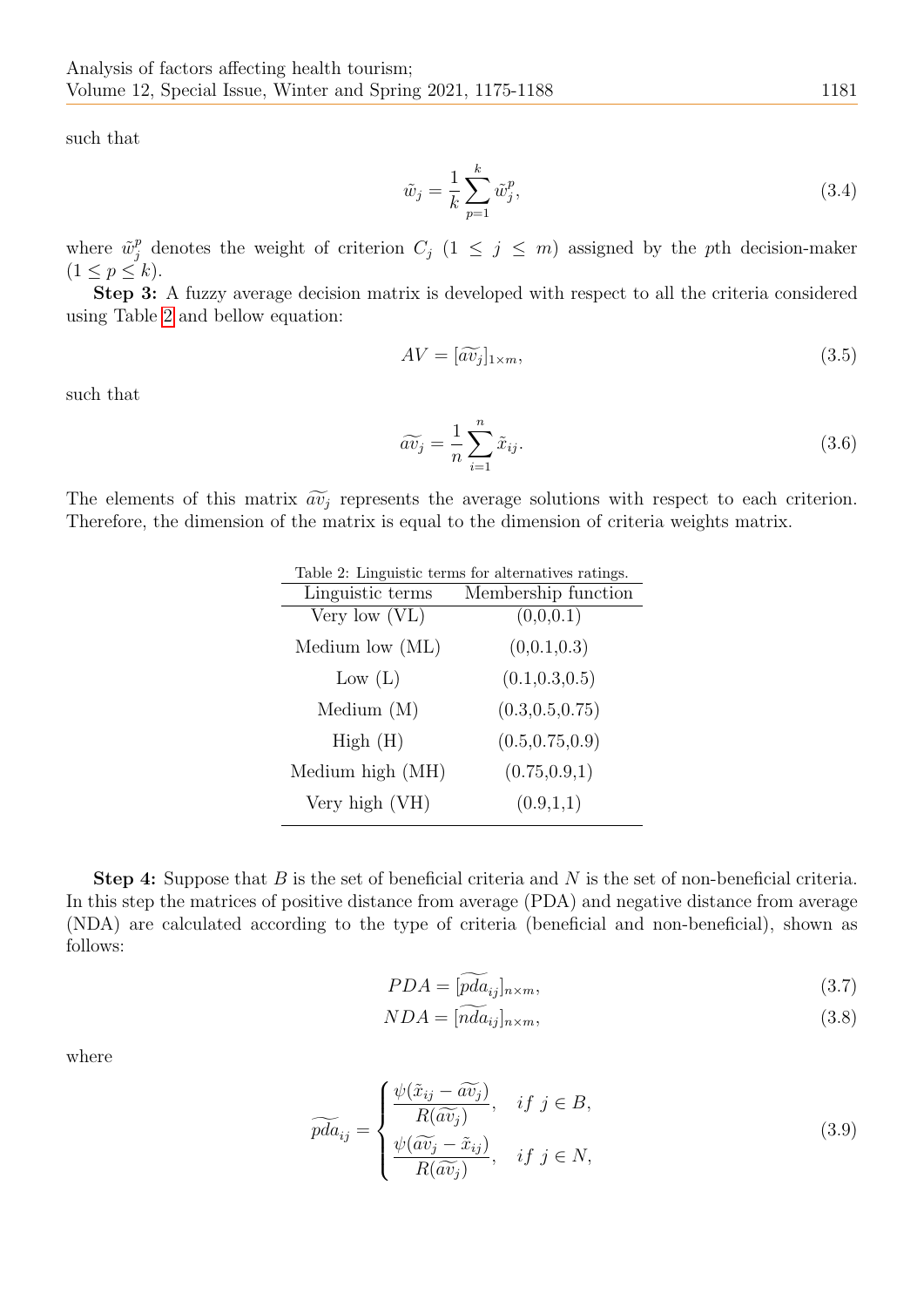$$
\widetilde{nda}_{ij} = \begin{cases} \frac{\psi(\widetilde{av}_j - \tilde{x}_{ij})}{R(\widetilde{av}_j)}, & if j \in B, \\ \frac{\psi(\tilde{x}_{ij} - \widetilde{av}_j)}{R(\widetilde{av}_j)}, & if j \in N, \end{cases}
$$
\n(3.10)

where  $pda_{ij}$  and  $nda_{ij}$  denote the positive and negative distance of performance value of *i*th alternative from the average solution in terms of jth criterion, respectively.

Step 5: Calculate the weighted sum of positive and negative distances for all alternatives, shown as follows:

$$
\widetilde{sp}_i = \sum_{j=1}^m \widetilde{w}_j \widetilde{pda}_{ij},\tag{3.11}
$$

$$
\widetilde{sn}_i = \sum_{j=1}^m \widetilde{w}_j \widetilde{nda}_{ij}.
$$
\n(3.12)

**Step 6:** The normalize values of  $\widetilde{sp}_i$  and  $\widetilde{sn}_i$  for all alternatives are calculated as follows:

$$
\widetilde{nsp}_i = \frac{\widetilde{sp}_i}{\max_i(R(\widetilde{sp}_i))},\tag{3.13}
$$

$$
\widetilde{nsn}_i = 1 - \frac{\widetilde{sn}_i}{max_i(R(\widetilde{sn}_i))}.
$$
\n(3.14)

**Step 7:** Calculate the appraisal score  $(\tilde{a}s_i)$  for all alternatives, shown as follows:

<span id="page-7-0"></span>
$$
\widetilde{as}_i = \frac{1}{2}(\widetilde{nsp}_i + \widetilde{nsn}_i). \tag{3.15}
$$

**Step 8:** Rank the alternatives according to the decreasing values of appraisal scores  $(\tilde{as}_i)$ . In other words, the alternative with the highest appraisal score is the best choice among the candidate alternatives.

#### 4. Findings

Tourism is an important sector in Iran as well as Mazandarn that has developed and expanded rapidly in recent years and is used as a tool for regional and national development, both as well as the growth potential of the sector and many other industries. In the implementation of this study, the evaluation of criteria to determine performance of health tourism was carried out. Aim of the study is to determine the cause and effect criteria by revealing the extent of the relationship between the fuzzy best-worst MCDM method and EDAS. In this part, ten practical cases are selected for the application and verification of the proposed fuzzy BWM. During the implementation, evaluations of an expert group of decision-makers in health tourism of the tourism sector were taken as a basis. These criteria are listed as follows (Step 1):

Service quality  $(C_1)$ : Maintaining the 5-star hotel classification, evaluating the services such as recreation for the guests.

Customer satisfaction  $(C_2)$ : Customers' satisfaction with the service they receive.

Innovation  $(C_3)$ : Number of innovative product and service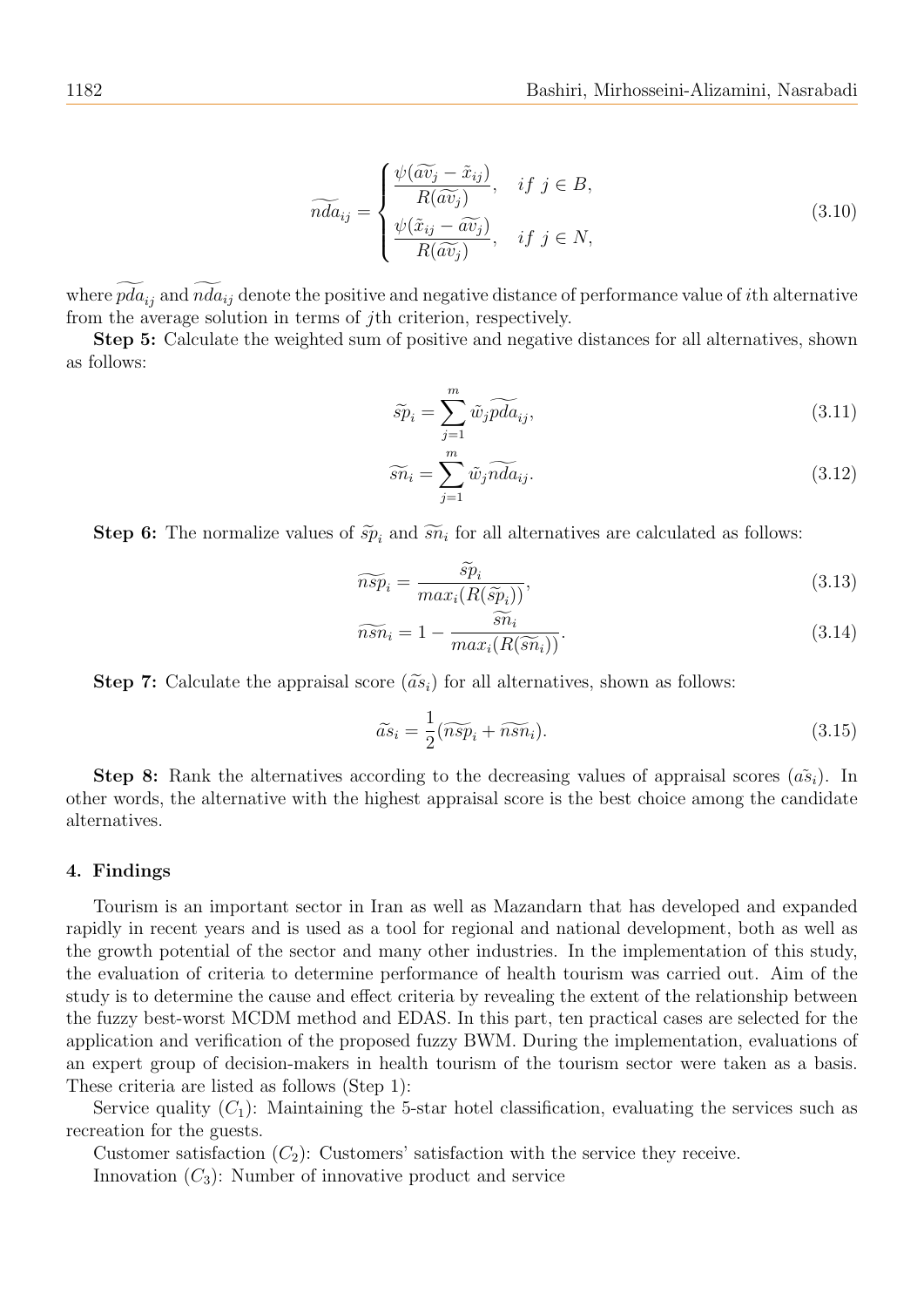Resource utilization  $(C_4)$ : Frequency of equipment failure.

Time  $(C_5)$ : Meeting customer needs on time.

Financial performance  $(C_6)$ : Net profit, gross profit, turnover, total income, food and beverage sales.

Price  $(C_7)$ : Average room rate per day.

Supplier performance  $(C_8)$ : Timely delivery of hotel suppliers, meeting standard purchase specifications.

Flexibility  $(C_9)$ : Adapting to guests wishes and needs.

competition  $(C_{10})$ : Monitoring competitors performance by questioning market share, growth in sales, and occupancy levels.

In this study, criteria were acquired from the literature and reviewed by a team of experts in order to apply them to health tourism, and necessary additions were made. Study was held with 10 experts within the scope of the research.

The service quality  $(C1)$  and supplier performance  $(C8)$  are respectively the best and the worst criterion based on the opinions from the company (Step 2). The fuzzy reference comparisons are performed, and the linguistic terms of decision-maker for fuzzy preferences of the best criterion over all the criteria are listed in Table [3.](#page-8-0) Then, the fuzzy best-to-others vector can be obtained according to Table [1](#page-3-0) as follows (Step 3)

<span id="page-8-0"></span>
$$
\tilde{A}_B=\left[(1,1,1),(\frac{2}{3},1,\frac{3}{2}),(\frac{2}{3},1,\frac{3}{2}),(\frac{3}{2},2,\frac{5}{2}),(\frac{5}{2},3,\frac{7}{2}),(\frac{2}{3},1,\frac{3}{2}),(\frac{5}{2},3,\frac{7}{2}),(\frac{7}{2},4,\frac{9}{2}),(\frac{2}{3},1,\frac{3}{2}),(\frac{3}{2},2,\frac{5}{2})\right].
$$

Table 3: Pairwise comparision vector for the best criterion.

| <sup>7</sup> riteria |    |     | $\mathcal{C}_3$                                                                                                                           | $C_4$ $C_5$ ' | $C_6$ $C_7$ $C_8$ |    | $\overline{CQ}$ | U10 |
|----------------------|----|-----|-------------------------------------------------------------------------------------------------------------------------------------------|---------------|-------------------|----|-----------------|-----|
| Best criterion       | EI | W L | $\overline{\text{WI}}$ $\overline{\text{FI}}$ $\overline{\text{VI}}$ $\overline{\text{WI}}$ $\overline{\text{VI}}$ $\overline{\text{VI}}$ |               |                   | AΙ | WI              |     |

The fuzzy reference comparisons for the worst criterion are executed, and the linguistic evaluations of decision-makers for the fuzzy preferences of all the criteria over the worst criterion are listed in Table [4.](#page-8-1) Then, the fuzzy others-to-worst vector can be obtained according to Table [1](#page-3-0) and as follows (Step 4)

$$
\tilde{A}_w = \left[ (\frac{7}{2}, 4, \frac{9}{2}), (\frac{5}{2}, 3, \frac{7}{2}), (\frac{5}{2}, 3, \frac{7}{2}), (\frac{3}{2}, 2, \frac{5}{2}), (\frac{2}{3}, 1, \frac{3}{2}), (\frac{5}{2}, 3, \frac{7}{2}), (\frac{2}{3}, 1, \frac{3}{2}), (1, 1, 1), (\frac{5}{2}, 3, \frac{7}{2}), (\frac{3}{2}, 2, \frac{5}{2}) \right].
$$

<span id="page-8-1"></span>Based on the above analysis, for getting the optimal fuzzy weights of all the criteria, the following

| Table 4: Pairwise comparision vector for the worst criterion.                                               |  |  |  |  |  |  |  |  |  |
|-------------------------------------------------------------------------------------------------------------|--|--|--|--|--|--|--|--|--|
| Criteria $C_1 \quad C_2 \quad C_3 \quad C_4 \quad C_5 \quad C_6 \quad C_7 \quad C_8 \quad C_9 \quad C_{10}$ |  |  |  |  |  |  |  |  |  |
| Worst criterion $(C_8)$   AI VI VI FI WI VI WI EI VI FI                                                     |  |  |  |  |  |  |  |  |  |

Table 4: Pairwise comparision vector for the worst criterion.

nonlinearly constrained optimization problem can be built according to Eq. [\(2.6\)](#page-5-0) (Step 5).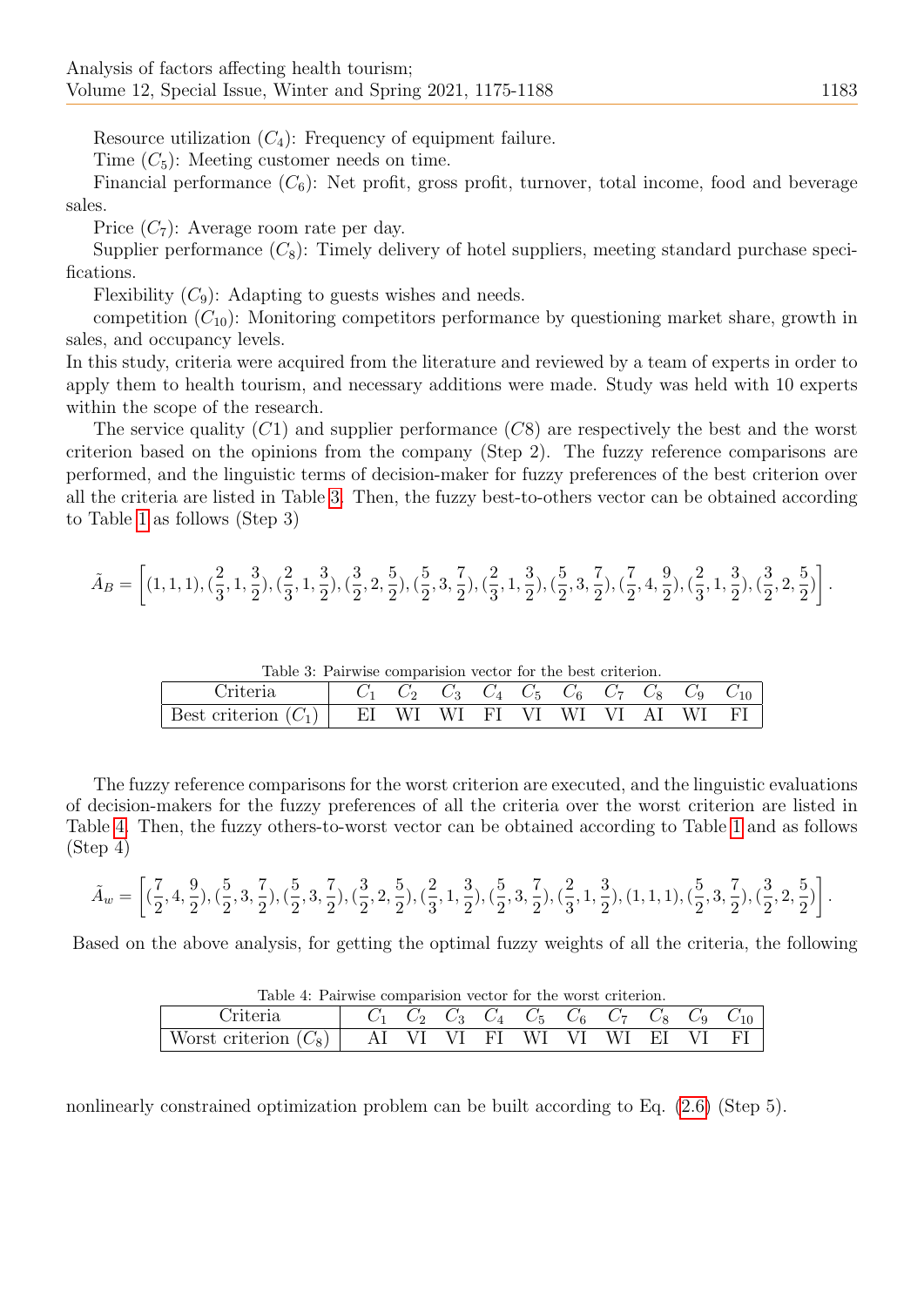<span id="page-9-0"></span>
$$
\min \tilde{\xi}^{\alpha} \left\{ \begin{array}{l} \left| \frac{\left( l_{1}^{\alpha},m_{1}^{\alpha},u_{1}^{\omega} \right)}{\left( l_{1}^{\alpha},m_{1}^{\alpha},u_{1}^{\omega} \right)} - \left( l_{11},m_{11},u_{11} \right) \right| \leq \left( K^{*},k^{*},k^{*} \right) \\ \left| \frac{\left( l_{1}^{\alpha},m_{1}^{\alpha},u_{1}^{\omega} \right)}{\left( l_{2}^{\alpha},m_{2}^{\alpha},u_{2}^{\omega} \right)} - \left( l_{12},m_{12},u_{12} \right) \right| \leq \left( K^{*},k^{*},k^{*} \right) \\ \left| \frac{\left( l_{1}^{\alpha},m_{1}^{\alpha},u_{1}^{\omega} \right)}{\left( l_{2}^{\alpha},m_{2}^{\alpha},u_{2}^{\omega} \right)} - \left( l_{13},m_{13},u_{13} \right) \right| \leq \left( K^{*},k^{*},k^{*} \right) \\ \left| \frac{\left( l_{1}^{\alpha},m_{1}^{\alpha},u_{1}^{\omega} \right)}{\left( l_{1}^{\alpha},m_{1}^{\alpha},u_{1}^{\omega} \right)} - \left( l_{14},m_{14},u_{14} \right) \right| \leq \left( K^{*},k^{*},k^{*} \right) \\ \left| \frac{\left( l_{1}^{\alpha},m_{1}^{\alpha},u_{1}^{\omega} \right)}{\left( l_{1}^{\alpha},m_{1}^{\alpha},u_{1}^{\omega} \right)} - \left( l_{15},m_{15},u_{15} \right) \right| \leq \left( K^{*},k^{*},k^{*} \right) \\ \left| \frac{\left( l_{1}^{\alpha},m_{1}^{\alpha},u_{1}^{\omega} \right)}{\left( l_{1}^{\alpha},m_{1}^{\alpha},u_{1}^{\omega} \right)} - \left( l_{11},m_{12},u_{17} \right) \right| \leq \left( K^{*},k^{*},k^{*} \right) \\ \left| \frac{\left( l_{1}^{\alpha},m_{1}^{\alpha},u_{1}^{\omega} \right)}{\left( l_{1}^{\alpha},m_{1}^{\alpha},u_{2}^{\omega} \right)}
$$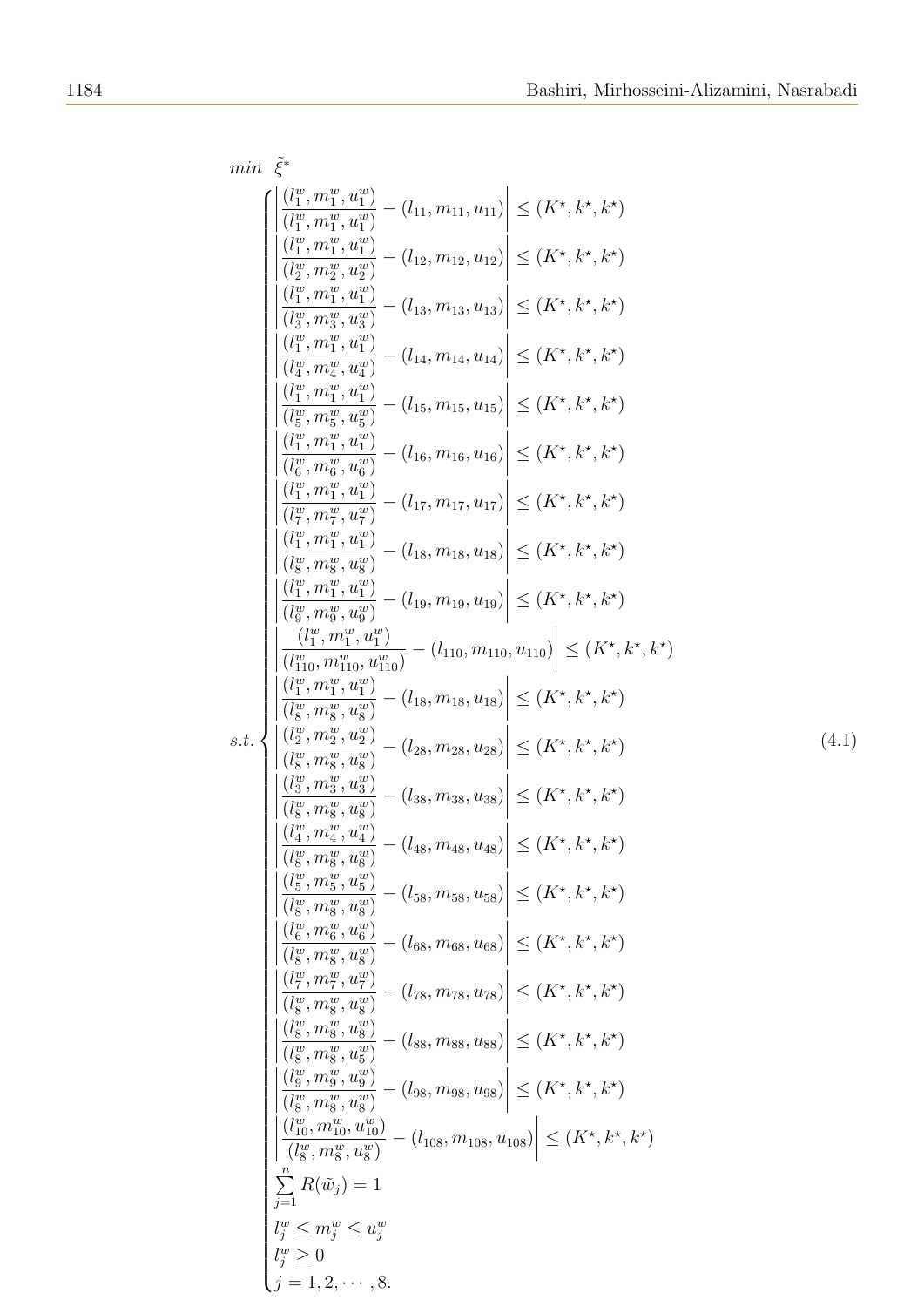<span id="page-10-0"></span>By solving Eq. [\(4.1\)](#page-9-0), the optimal fuzzy weights of ten criteria can be calculated. Furthermore, criterion weights were calculated using Eq. [\(2.2\)](#page-3-1). Obtained criterion weights values are shown in Table [5.](#page-10-0)

| Optimal fuzzy weight                 | Crisp weight   | Optimal fuzzy weight                    | Crisp weight     |
|--------------------------------------|----------------|-----------------------------------------|------------------|
| $\tilde{w}_1^*$ = (0.51,0.52,0.53)   | $w_1^*$ =0.52  | $\tilde{w}_6^*$ = (0.10,0.15,0.20)      | $w_6^*$ =0.15    |
| $\tilde{w}_2^*$ = (0.16,0.18,0.20)   | $w_2^*$ =0.18  | $\tilde{w}_7^*$ = (0.45, 0.47, 0.48)    | $w_7^*$ =0.47    |
| $\tilde{w}_3^*$ = (0.07,0.08,0.12)   | $w_3^* = 0.08$ | $\tilde{w}_8^*$ = (0.06,0.07,0.08)      | $w_8^*$ =0.07    |
| $\tilde{w}_4^*$ = (0.20, 0.21, 0.22) | $w_4^* = 0.21$ | $\tilde{w}_9^*$ = (0.15,0.17,0.18)      | $w_9^* = 0.17$   |
| $\tilde{w}_5^*$ = (0.49,0.50,0.51)   | $w_5^*$ =0.50  | $\tilde{w}_{10}^*$ = (0.30, 0.31, 0.33) | $w_{10}^*$ =0.31 |

Table 5: The optimal fuzzy and crisp weights of 10 criteria.

Therefore, it can be seen that service quality  $\succ$  time  $\succ$  price  $\succ$  competition  $\succ$  resource utilization  $\triangleright$  customer satisfaction  $\triangleright$  flexibility  $\triangleright$  financial performance  $\triangleright$  innovation  $\triangleright$  supplier performance, which is in accordance with the preference order obtained by employing fuzzy BWM.

#### 5. Main results

Tourism is one of the most important economic resources around the world. Various sectors in the tourism industry, including travel agencies, major airlines, sporting events, restaurants and cruises, have been affected by the outbreak of the Corona virus. Providing appropriate and scientific solutions to revive this industry in the face of Covid 19 disease can help the evolution and revival of this green industry.

This study evaluates and examines the health of tourism and the revival of the tourism industry during the Covid 19 disease period. Under these circumstances, the tourism industry must evaluate its core strategies and develop strategies for developing and attracting tourism in the post-corona period. For this purpose, in the previous section, in the first step, important factors that can affect the health of tourism have been identified using best-worst MCDM method. The next step is to identify potential and valuable solutions that can help attract tourism to the post-Corona province using EDAS method. Six strategies have been considered to attract tourism, which are: education  $(A_1)$ , social distance  $(A_2)$ , providing appropriate banking facilities to artisans  $(A_3)$ , improving the security of tourists in the province  $(A_4)$ , providing quality amenities and accommodation and reducing incidental costs  $(A_5)$  and Development of transportation infrastructure in the province by observing health standards and increasing satisfaction  $(A_6)$ . Based on the opinions of the Committee of Experts, a matrix of collective decision options is presented, the results of which are shown in Table [6.](#page-11-0)

In the next step, based on this method, the matrices of positive distance from the average PDA and negative distance from the average NDA are determined according to the type of criterion, the results of which are seen in Tables [7](#page-11-1) and [8,](#page-12-2) respectively.

Next, based on the fuzzy EDAS method, the fulfilled score  $R(\tilde{as})$  is calculated for all options. Table [9](#page-12-3) presents the results of these calculations.

Scores obtained based on the EDAS method were calculated using Eq. [\(3.15\)](#page-7-0). Obtained rank values are shown in Table [5.](#page-10-0) Therefore, it can be seen that  $A_4 \succ A_1 \succ A_5 \succ A_3 \succ A_2 \succ A_6$ , which is in accordance with the preference order obtained by employing fuzzy EDAS. Based on the results of this study, improving the level of tourist security in the province  $(A_4)$  ranks first among other options for the economy itself.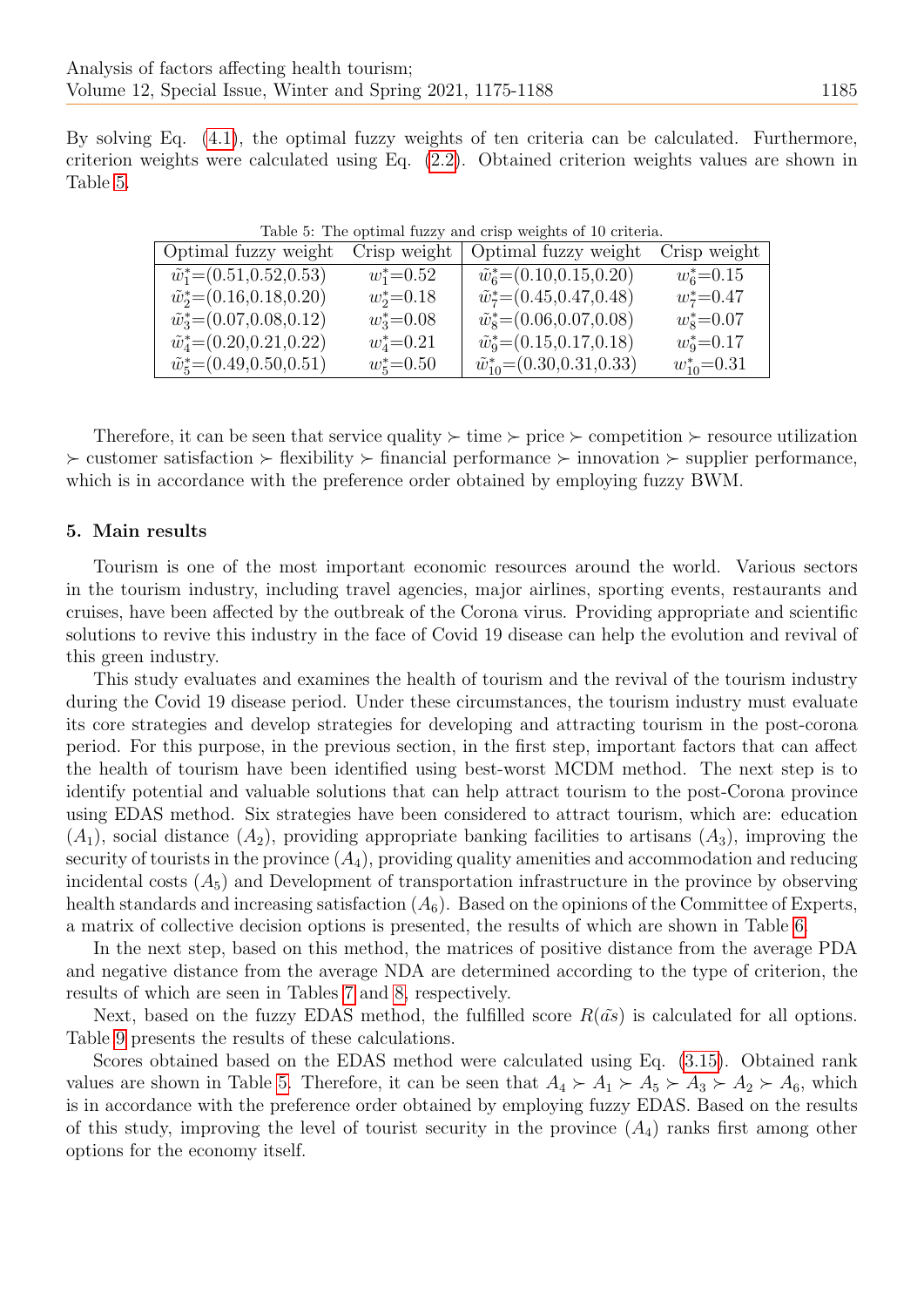<span id="page-11-0"></span>

|                |                      |                    | rable o: The cumulative decision matrix |                    |                    |
|----------------|----------------------|--------------------|-----------------------------------------|--------------------|--------------------|
| X              | $C_1$                | $C_2$              | $C_3$                                   | $C_4$              | $C_5$              |
| $A_1$          | (1.5, 2.4)           | (2.8, 4.3, 6.5)    | (2.6, 4.1, 5.5)                         | (1.8, 3.3, 5)      | (4.6,5.8,8)        |
| $A_2$          | (4.4, 5.8, 7.9)      | (6.5, 8.6, 9.5)    | (3,5,7)                                 | (3.5, 4.9, 6.3)    | (3.4, 5.3, 7.1)    |
| $A_3$          | (3.5, 4.8, 6.8)      | (1.2,3.5)          | (1.5, 2.7, 4.5)                         | (3.2, 4.3, 5.4)    | (2.2, 4.3, 6.2)    |
| $A_4$          | (1.2,3,5.5)          | (1.7, 3.8, 4.5)    | (2.2,3.3,5.3)                           | (1.2,3,5.2)        | (5.4, 6.3, 7.9)    |
| $A_5$          | (3.4, 4.6, 7)        | (3.8,5,7.8)        | (1.8, 3.3, 5.7)                         | (6.2, 8.3, 9.3)    | (1.3, 2.3, 3.5)    |
| $A_6$          | (5.6, 6.9, 8.7)      | (5,7,8.3)          | (2.2,3.1,4.7)                           | (1.8, 4, 5.9)      | (3.9,6.5,8.6)      |
| $W_i$          | (0.20, 0.22, 0.0.23) | (0.14, 0.15, 0.17) | (0.12, 0.14, 0.15)                      | (0.06, 0.09, 0.13) | (0.05, 0.06, 0.07) |
| AV             | (3.02, 4.23, 6.51)   | (2.99, 5.30, 7.35) | (2.6, 4.5.6)                            | (2.9, 4.3, 6.3)    | (3.3, 4.8, 6.7)    |
| X              | $C_6$                | $C_7$              | $C_8$                                   | $C_9$              | $C_{10}$           |
| $A_1$          | (4,5.8,07.5)         | (2.8, 4.2, 5.5)    | (1,1.9,4.5)                             | (1.2, 3.3, 4.5)    | (5.2, 6.6, 8.2)    |
| A <sub>2</sub> | (1.3, 3.3, 5)        | (3.4, 5, 6.4)      | (2.2,3.9,7)                             | (3.1, 4.1, 6.3)    | (0.6, 1.7, 02.6)   |
| $A_3$          | (4.2, 6.6, 8.1)      | (1.5, 4, 5.1)      | (2.3, 4.2, 5.7)                         | (0.50, 2.1, 3.8)   | (3.3, 4.3, 6.2)    |
| $A_4$          | (0.5, 1.9, 4.2)      | (1.2, 2.3, 4.1)    | (6,7.8,9)                               | (2.2, 4.3, 5.6)    | (1.7, 2.5, 3.5)    |
| $A_5$          | (5.4, 8.8.9)         |                    |                                         |                    |                    |
|                |                      | (5.3, 7.3, 8.9)    | (1.3, 2.5, 3.6)                         | (1.5, 3.3, 4.5)    | (4.8, 6.1, 8)      |
| $A_6$          | (4.1, 5.6, 7)        | (1.5.2, 2.6, 4.2)  | (2.5, 4.4.9)                            | (5.2, 6.6, 8.5)    | (2.2,3.2,4.6)      |
| $W_i$          | (0.05, 0.06, 0.07)   | (0.14, 0.15, 0.17) | (0.28, 0.31, 0.37)                      | (0.20, 0.22, 0.25) | (0.26, 0.30, 0.33) |

Table 6: The cumulative decision matrix.

Table 7: Positive distances matrix from the average (PDA).

<span id="page-11-1"></span>

| <b>PDA</b> | $C_1$                 | $C_2$                 | $C_3$                 | $C_4$                   | $C_5$                 |
|------------|-----------------------|-----------------------|-----------------------|-------------------------|-----------------------|
| $A_1$      | (0.00, 0.00, 0.00)    | (0.00, 0.00, 0.00)    | (0.00, 0.00, 0.00)    | (0.00, 0.00, 0.00)      | (0.00, 0.00, 0.00)    |
| $A_2$      | $(-0.36, 0.40, 0.89)$ | $(-0.26, 0.45, 1.55)$ | $(-0.68, 0.15, 0.98)$ | $(-0.32, 0.04, 0.65)$   | $(-0.36, 0.31, 0.56)$ |
| $A_3$      | $(-0.73, 0.03, 0.65)$ | $(-0.46, 0.32, 0.88)$ | (0.00, 0.00, 0.00)    | (0.00, 0.00, 0.00)      | (0.00, 0.00, 0.00)    |
| $A_4$      | $(-0.65, 0.10, 0.80)$ | (0.00, 0.00, 0.00)    | $(-0.02, 0.20, 0.45)$ | $(-0.49, 0.01, 0.70)$   | (0.12, 0.05, 1.22)    |
| $A_5$      | (0.00, 0.00, 0.00)    | (0.00, 0.00, 0.00)    | $(-0.69, 0.05, 0.96)$ | (0.00, 0.00, 0.00)      | $(-0.15, 0.45, 0.58)$ |
| $A_6$      | $(-0.15, 0.62, 1.15)$ | $(-0.21, 0.31, 1.6)$  | (0.00, 0.00, 0.00)    | $(0.21,\!0.03,\!0.59)$  | (0.00, 0.00, 0.00)    |
|            |                       |                       |                       |                         |                       |
| <b>PDA</b> | $C_{6}$               | $C_7$                 | $C_8$                 | $C_9$                   | $C_{10}$              |
| $A_1$      | (0.00, 0.00, 0.00)    | (0.00, 0.00, 0.00)    | (0.00, 0.00, 0.00)    | (0.00, 0.00, 0.00)      | (0.00, 0.00, 0.00)    |
| $A_2$      | (0.00, 0.00, 0.00)    | (0.00, 0.00, 0.00)    | $(-0.82, 0.15, 1.9)$  | (0.00, 0.00, 0.00)      | $(-0.11, 0.15, 1.71)$ |
| $A_3$      | $(-0.33, 0.12, 0.13)$ | (0.00, 0.00, 0.00)    | $(-0.15, 0.45, 0.89)$ | $(-0.55, 0.35, 0.85)$   | (0.00, 0.00, 0.00)    |
| $A_4$      | (0.00, 0.00, 0.00)    | $(-0.55, 0.65, 1.36)$ | (0.00, 0.00, 0.00)    | $(-0.21,\!0.03,\!0.65)$ | (0.00, 0.00, 0.00)    |
| $A_5$      | $(-0.31, 0.66, 1.8)$  | $(-0.11, 0.31, 0.93)$ | (0.00, 0.00, 0.00)    | (0.00, 0.00, 0.00)      | (0.00, 0.00, 0.00)    |

# 6. Conclusion

The Covid 19 virus outbreak crisis has affected all countries and industries in the last two years. Due to the uncertainty of the end period and the distinctive features of this crisis from other crises experienced and also due to the global economic downturn caused by this crisis, all governments and economic actors are looking for ways to contain the damage and the resulting economic downturn. The tourism sector, like other economic activities, has not been spared from this crisis and has suffered even more than other economic activities. The tourism supply sector of the province is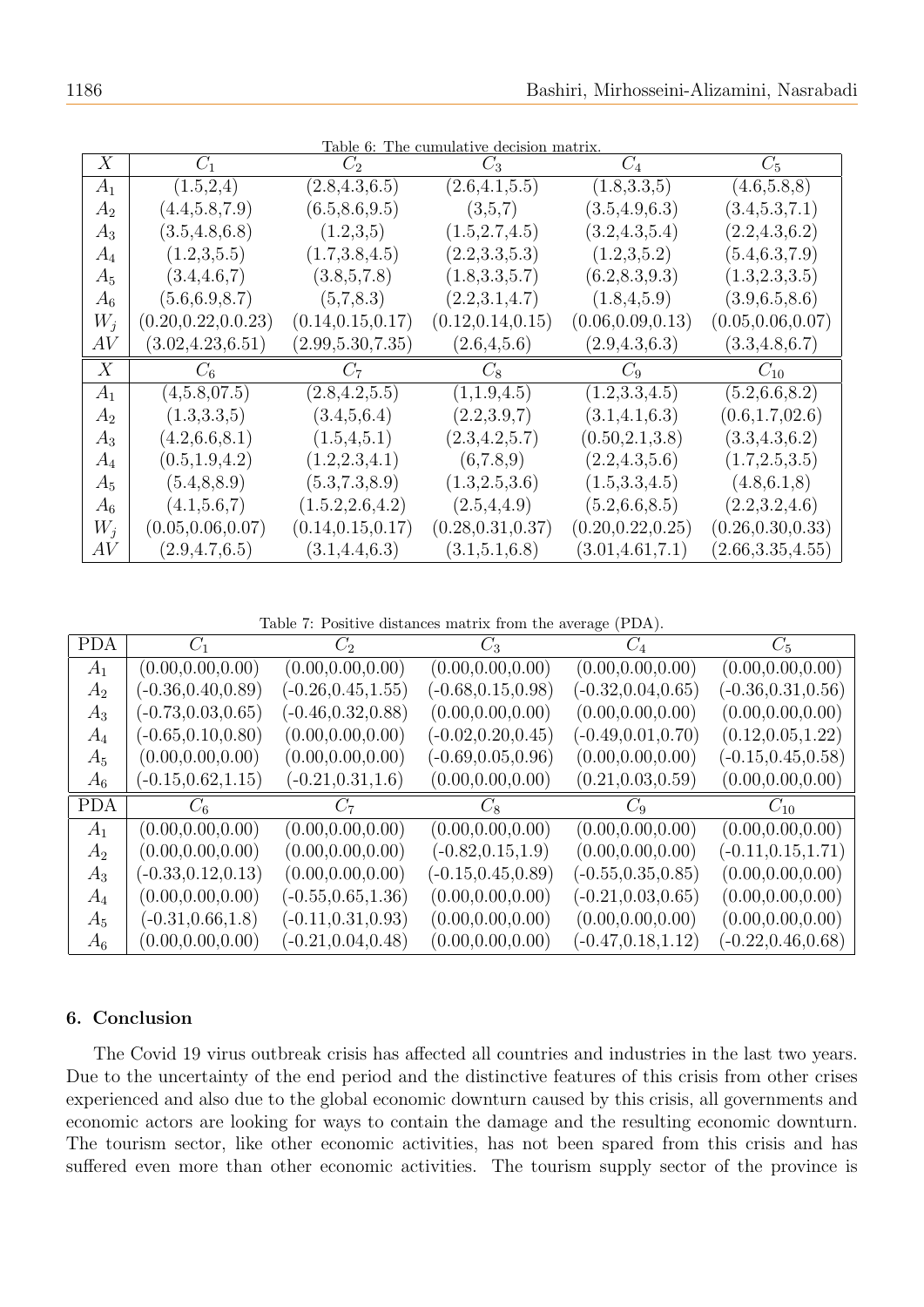<span id="page-12-2"></span>

| <b>NDA</b> | $C_1$                 | $C_2$                 | $C_3$                 | $C_4$                 | $C_5$                 |
|------------|-----------------------|-----------------------|-----------------------|-----------------------|-----------------------|
| $A_1$      | $(-0.17, 0.45, 1.18)$ | $(-0.72, 0.05, 0.82)$ | $(-0.65, 0.03, 0.75)$ | $(-0.52, 0.44, 1.08)$ | $(-0.62, 0.01, 0.77)$ |
| $A_2$      | (0.00, 0.00, 0.00)    | (0.00, 0.00, 0.00)    | (0.00, 0.00, 0.00)    | (0.00, 0.00, 0.00)    | (0.00, 0.00, 0.00)    |
| $A_3$      | (0.00, 0.00, 0.00)    | (0.00, 0.00, 0.00)    | $(-0.66, 0.25, 1.12)$ | $(-0.40, 0.20, 0.85)$ | $(-0.52, 0.65, 1.50)$ |
| $A_4$      | (0.00, 0.00, 0.00)    | $(-0.51, 0.58, 1.25)$ | (0.00, 0.00, 0.00)    | (0.00, 0.00, 0.00)    | (0.00, 0.00, 0.00)    |
| $A_5$      | $(-0.44, 0.52, 0.98)$ | $(-0.42, 0.55, 0.78)$ | (0.00, 0.00, 0.00)    | $(-0.65, 0.23, 1.55)$ | (0.00, 0.00, 0.00)    |
| $A_6$      | (0.00, 0.00, 0.00)    | (0.00, 0.00, 0.00)    | $(-0.58, 0.61, 1.14)$ | (0.00, 0.00, 0.00)    | $(-0.03, 0.02, 1.67)$ |
| <b>NDA</b> | $C_6$                 | $C_7$                 | $C_8$                 | $C_9$                 | $C_{10}$              |
| $A_1$      | $(-0.40, 0.03, 0.88)$ | $(-0.63, 0.21, 0.58)$ | $(-033, 0.18, 0.58)$  | $(-0.33, 0.06, 0.88)$ | $(-0.48, 0.25, 0.92)$ |
| $A_2$      | $(-0.19, 0.53, 1.07)$ | $(-0.33, 0.05, 0.66)$ | (0.00, 0.00, 0.00)    | $(-0.41, 0.52, 1.12)$ | (0.00, 0.00, 0.00)    |
| $A_3$      | (0.00, 0.00, 0.00)    | $(-0.45, 0.23, 1.42)$ | (0.00, 0.00, 0.00)    | (0.00, 0.00, 0.00)    | $(-0.55, 0.08, 0.75)$ |
| $A_4$      | $(-0.55, 0.44, 0.73)$ | (0.00, 0.00, 0.00)    | $(-0.54, 0.06, 1.09)$ | (0.00, 0.00, 0.00)    | $(-0.39, 0.44, 0.85)$ |
| $A_5$      | (0.00, 0.00, 0.00)    | (0.00, 0.00, 0.00)    | $(-0.25, 0.16, 0.72)$ | $(-0.56, 0.63, 1.55)$ | $(-0.12, 0.08, 1.15)$ |
| $A_6$      | $(-0.18, 0.50, 0.98)$ | (0.00, 0.00, 0.00)    | $(-0.66, 0.45, 1.30)$ | (0.00, 0.00, 0.00)    | (0.00, 0.00, 0.00)    |

Table 8: Negative distances matrix from the average (NDA).

<span id="page-12-3"></span>Table 9: Scores obtained based on the EDAS method.

| NDA            | $\tilde{as} = (l, m, u)$ | $R(\tilde{as})$ | Ranking |
|----------------|--------------------------|-----------------|---------|
| A <sub>1</sub> | $(-0.51, 0.79, 2.01)$    | 0.77            | $\cdot$ |
| A <sub>2</sub> | $(-0.86, 0.33, 1.60)$    | 0.35            | 5       |
| $A_3$          | $(-0.94, 0.40, 1.78)$    | 0.40            | 4       |
| $A_4$          | $(-0.57, 0.82, 2.05)$    | 0.80            | 1       |
| $A_5$          | $(-0.99, 0.50, 1.99)$    | 0.50            | 3       |
| $A_6$          | $(-0.75, 0.41, 1.02)$    | 0.32            | 6       |

facing major challenges such as loss of income and liquidity of the country and trained manpower, increase in unemployment, etc., so that some activists in the field of tourism were forced to stop their activities. Therefore, in this paper, a multi-objective decision model for attracting tourism in the tourism industry of the province in the face of the crisis caused by the outbreak of Covid 19 virus was presented. Based on the proposed framework, first, by studying the research literature extensively, effective indicators in attracting tourism were identified, then the weights of these indicators were calculated using the new method of best-worst fuzzy. Also, in the results section, the fuzzy EDAS technique is shown as a new multi-criteria decision-making method in order to determine the ranking of effective factors in the tourism industry. The results of this model provide valuable principles for tourism managers and experts to select effective and useful indicators. Based on the results of this study, improving the level of tourist security in the province  $(A_4)$  ranks first among other options for the economy itself.

# References

- <span id="page-12-0"></span>[1] A. Bashiri, S. M. Mirhosseini-Alizamini and M. M. Nasrabadi, Application of Fuzzy Logic for Advertising Marketing Campaigns, Control Optim. Appl. Math. (COAM), (2021), In Press.
- <span id="page-12-1"></span>[2] P. Dashore and S. Kumar-Jain, Fuzzy Rule Based System and Metagraph for Risk Management in Electronic Banking Activities, International J.Eng. Technol., 1 (1) (2009) 1793–8236.